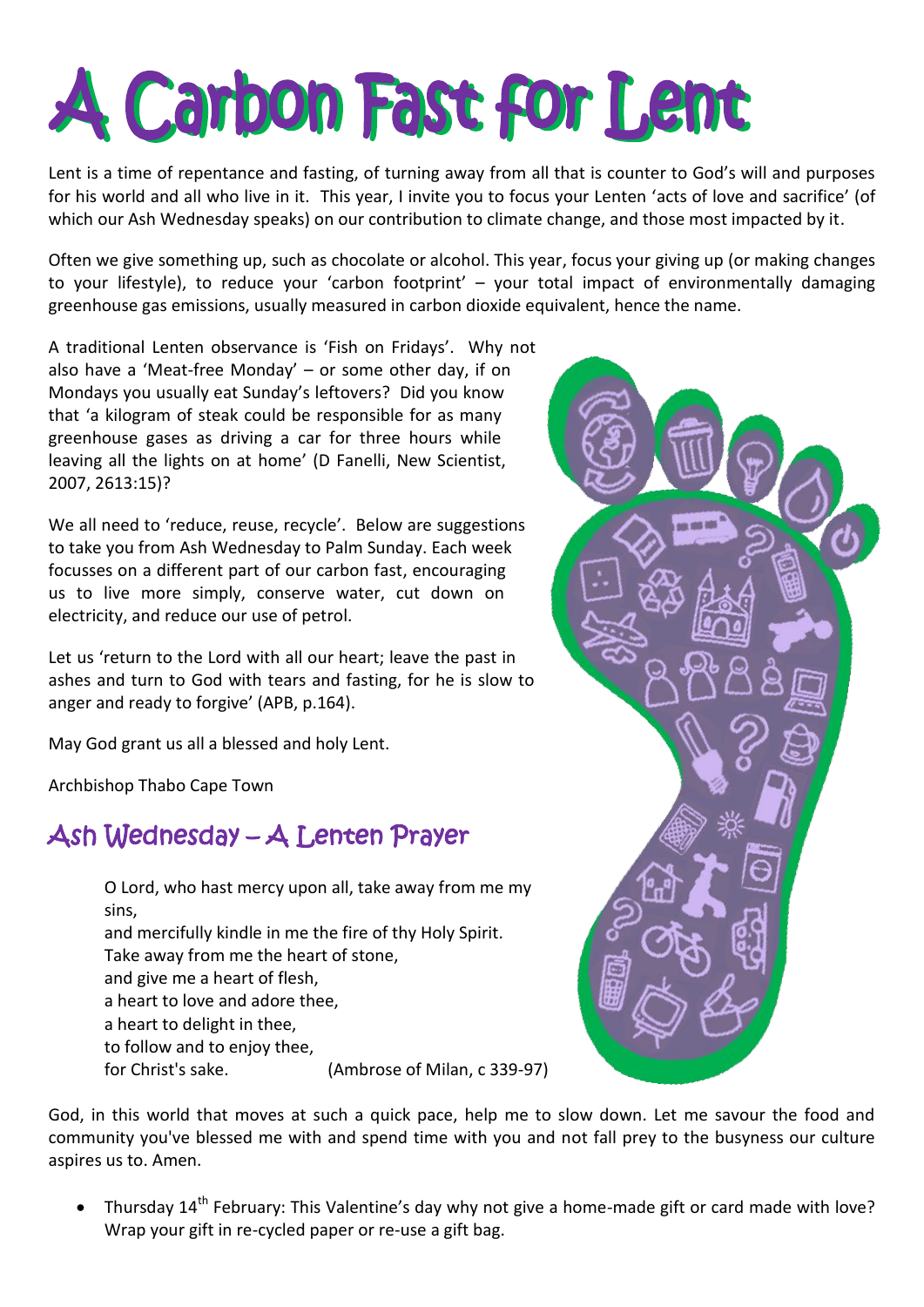- Friday 15<sup>th</sup> February: More than 150 billion litres of bottled water are sold worldwide every year. This contributes significantly to landfill and transport emissions. Say no to bottled water today and drink tap water – buy a refillable washable bottle to use instead. **Serve fish today!**
- Saturday  $16^{th}$  February : Snub plastic bags. Get into the habit of taking your rucksack to the supermarket or go retro with a trolley. Ask your supermarket to remove unnecessary packaging.

# First Week of Lent- Live more simply so that others may simply live

#### Reading for the week:

**Colossians 3:12:** Therefore, as God's chosen people, holy and dearly loved, clothe yourselves with compassion, kindness, humility, gentleness and patience

#### Prayer for the week

Lord, give me a heart for your people already affected by climate change around the world. Help me to understand their needs and do my part to reduce their suffering, through lifestyle choices and political action.

#### Actions for the first week of Lent: Reduce, re-use, recycle

- **Sunday 17th of February** : Compost. Put the nutrients from food waste back into the soil not into a methane-emitting landfill.
- Monday  $18^{th}$  February: Re-use an item you would have thrown away whether that's jam jars, envelopes or ice-cream containers. **Choose a vegetarian dish for today.**
- Tuesday 19<sup>th</sup> February: Avoid buying products that have lots of packaging. Choose loose products and buy refillable containers where possible.
- Wednesday 20<sup>th</sup> February: Go through your clothes cupboard and give away any unused clothing you haven't worn for more than a year
- Thursday 21<sup>st</sup> February: Organise recycling at your church or office
- Friday 22<sup>nd</sup> February : Make do and mend. Do you have clothes you could wear longer if you gave them a little TLC? Spend some time doing some sewing and mending**. Eat fish today!**
- Saturday  $23^{rd}$  February : When you do your grocery shopping, buy simple foods and purchase some items to give away to those in need.

# Second week of Lent: Water the source of life

#### Prayer for the week:

Father, thank you for providing us with plentiful water to drink and meeting all our basic needs. Help us not to take any blessing for granted, but instead be faithful stewards of your earth's resources. As we make changes that may be inconvenient, we draw from your well of living water that never runs dry, and remember that everything we have comes from you.

#### Reading for the week

#### **Psalm 104:10-13**

He makes springs pour water into the ravines; it flows between the mountains. They give water to all the beasts of the field; the wild donkeys quench their thirst. The birds of the air nest by the waters; they sing among the branches. He waters the mountains from his upper chambers; the earth is satisfied by the fruit of his work.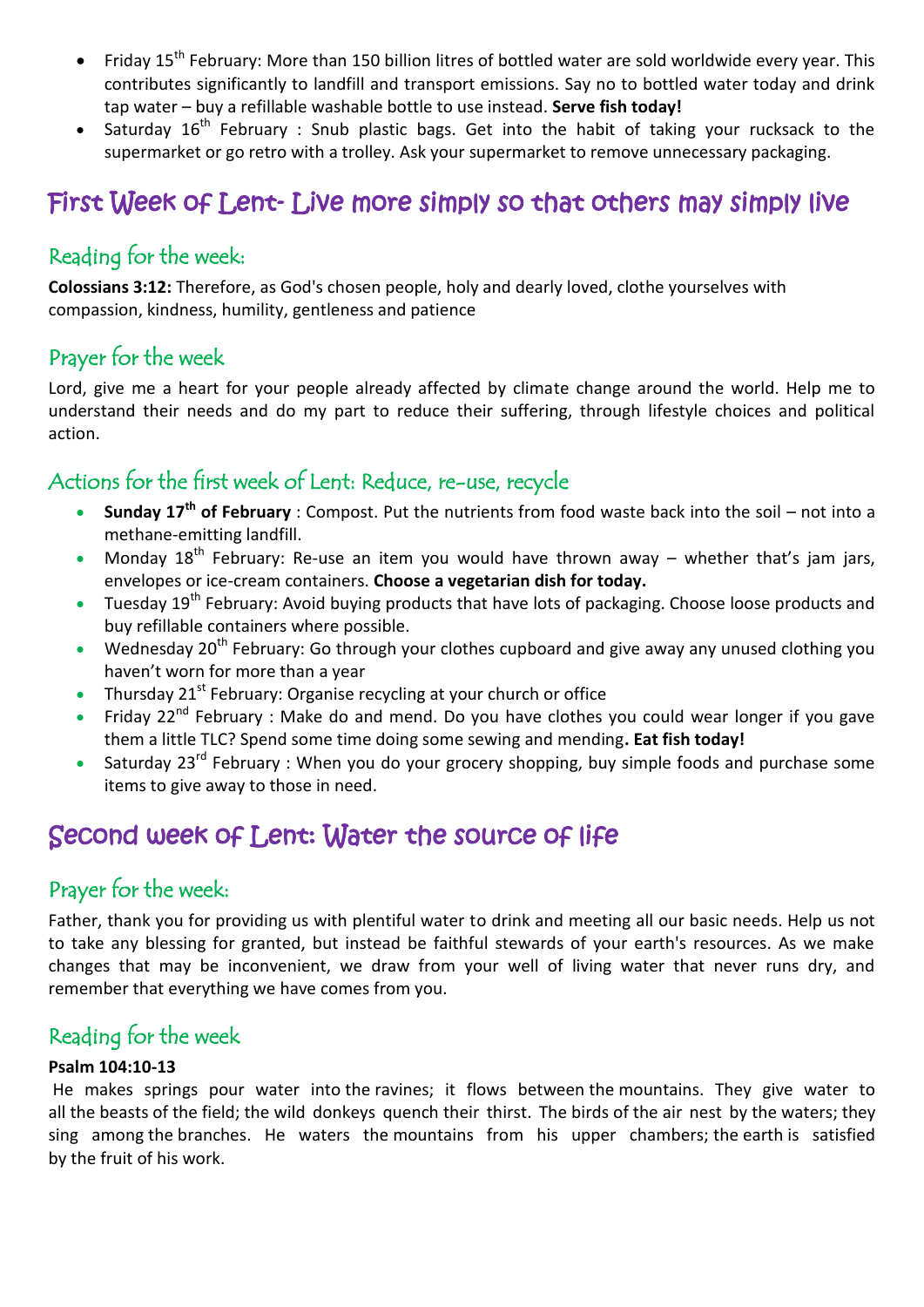### Actions for the week: focussing on water

- **Sunday 24th February**: Turn the tap off when washing and brushing your teeth
- $\bullet$  Monday 25<sup>th</sup> February: Find out where the water comes from that is used for baptism at your church. Consider getting involved in cleaning that river. **Meat-free Monday!**
- Tuesday 26<sup>th</sup> February :Mend any dripping taps at church and the home
- Wednesday 27<sup>th</sup> February: Take a shower instead of a bath: you'll heat and use less water.
- Thursday 28<sup>th</sup> February: Check your flush. Fill a two liter bottle with water and put it in your cistern to reduce water flow. Or consider installing a two way flush system.
- Friday 1<sup>st</sup> of March: Only fill your kettle with as much water as you need. **Eat fish today!**
- Saturday 2<sup>nd</sup> of March: If you need to add cold water when you fill the sink or run a bath, then your hot water thermostat is too high – try setting it at 55 degrees.

# Third week of Lent: The reality of climate change

#### Prayer for the week

Father, thank you for being a God who searches out the poor and vulnerable. Help me to put a face to climate change, so that it is not just an issue, but it's about a person who You created. Remind me of these people impacted by climate change whenever I feel unmotivated to make changes in my life.

#### Reading for the week

#### **Isaiah 24:4-6**

The earth dries up and withers, the world languishes and withers, the exalted of the earth languish. The earth is defiled by its people; they have disobeyed the laws, violated the statutes and broken the everlasting everlasting covenant. Therefore a curse consumes the earth; its people must bear their guilt. Therefore earth's inhabitants are burned up, and very few are left.

#### Actions for the week – focussing on electricity

- **Sunday 3<sup>rd</sup> of March** :Say goodbye to standby. Check that all electrical equipment is switched off when not in use. The TV alone will save a hefty 20kg of carbon dioxide per year.
- Monday 4<sup>th</sup> of March: Replace your missing bulb with an energy-saving light-bulb. Over its lifetime, you will save 60kg of carbon dioxide per year. **Meat-free Monday!**
- Tuesday 5<sup>th</sup> of March: Have a discussion with your family about installing a solar water heater
- Wednesday  $6<sup>th</sup>$  of March: Unplug your mobile phone charger: it uses electricity even when it's not charging.
- Thursday 7<sup>th</sup> of March: Switch off lights as you leave the room.
- Friday  $8<sup>th</sup>$  of March: when you replace old electrical appliances look out for energy-efficient models, they could save a third of the energy.
- Saturday 9th of March: Only run your washing machine when you have a full load.

# Fourth week of Lent: tread lightly

#### Prayer for the week:

Lord, teach us how to leave more than carbon footprints behind us; teach us how our daily choices and actions can be a part of your eternal interaction with the world. We want out imprints to make you proud, not sad.

#### Reading for the week

Rev 22:2 'The leaves of the tree are for the healing of the nations'. Actions for the week – focussing on emissions